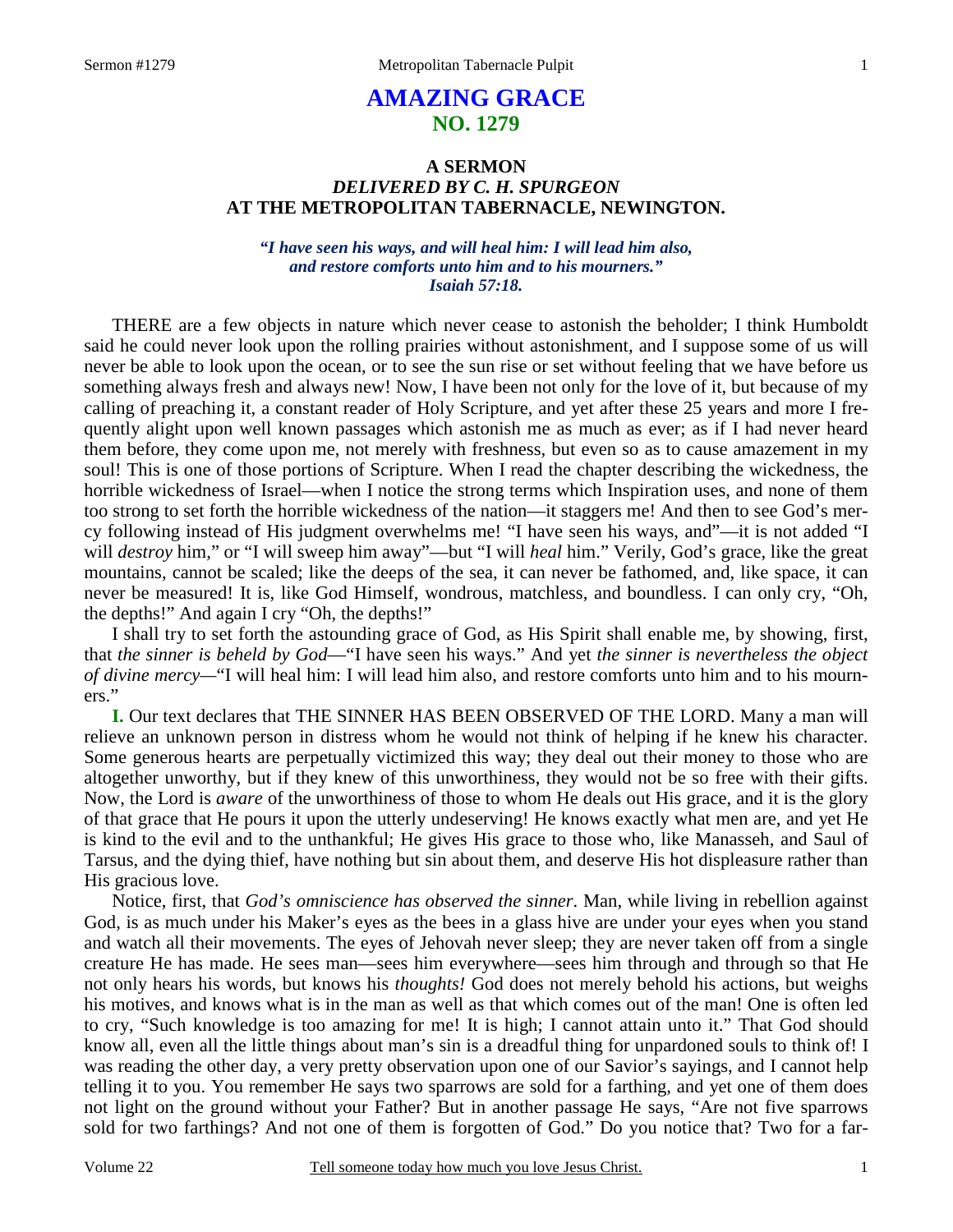thing—five for two farthings; so there is an odd one thrown in for taking a double quantity; only a sparrow! Nobody cares about that odd sparrow, but not one of them is forgotten by your heavenly Father not even the odd sparrow! And so no stray thought of yours, no imagination, no trifle which you have quite forgotten, which indeed, you never took any heed of, has escaped your heavenly Father's notice! The text is true to the fullest possible extent: "I have seen his ways." God has seen your ways at home, your ways abroad, your ways in the shop, your ways in the bedchamber, your ways within as well as your ways without—the ways of your judgment, the ways of your hope, the ways of your desire, the ways of your evil lusting, the ways of your murmurings, the ways of your pride; He has seen them all, and seen them perfectly and completely! And the wonder is that after seeing all, He has not cut us down, but instead of it, has proclaimed these amazing words of mercy, "I have seen his ways, and will heal him. I have seen all that he has done, and yet for all that I will not cast him from My presence, but I will put My mercy and My wisdom to work with divine skill to heal this sinner of the wickedness of his soul."

While we were reading the chapter, I could not help feeling that it was a chapter almost too strong to read in public! I looked it through and through, and I said, "Shall I read it?" Some of its allusions are so painful that one can *think* of them, but one would not like to *explain* them. Divine wisdom could not find anything but vices which are scarcely to be mentioned, to describe the wickedness of the human heart. It is so foul a thing that He must compare it to the lewdness and filthiness of those who are given over to the utter rottenness of licentiousness! And yet, after so describing the character, the Lord says, "I have seen his ways, and will heal him. I have seen everything bad in his ways, and I have perceived nothing good in them, but nevertheless, though I know all his conduct, and see the filthiness of it all, yet will I come to him, and I will heal him."

You noticed, while I was reading, that the persons described were a people who *had scoffed at religion*. "Against whom do you sport yourselves? Against whom make you a wide mouth, and draw out the tongue?" They had made the name and honor of God the subjects of profane sport! They had ridiculed God's people—calling them hypocrites, fanatics, enthusiasts, or whatever else happened to be the cant names with which they bespattered saints in those days. They had jested at virtue, and jeered at piety, and yet the Lord says, "I have seen his ways. I have heard his ungodly jests and taunting ridicule. I know his sarcasms. I know what falsehoods, what slanders he pours forth upon My own beloved people, and My wrath rises against those that touch My Anointed; but for all that I will heal him! I have seen him put out his tongue at the name of Jesus; I have seen him behave exceeding proud when My gospel has been the subject of conversation, but for all that, though I have seen his haughty ways, I will heal him." Oh, the splendor of this grace! Is this the manner of men, O Lord God? Surely, high as the heavens are above the earth, so high are Your ways above our ways!

These people seem to have been quite *infatuated by sin*. According to the Scriptures, you will see that they could not have enough of it. What mountain was there upon which Israel had not set up her altars? What stone was there, polished by the flow of the stream, which they had not consecrated to an idol? What giant oak was there throughout all Bashan under which they had not performed mystic and diabolical rites to the false god? The land was stained with the blood of their children offered to Loch! Yes, it reeked with their infamous sins, for in the worship of their false gods, their orgies were full of lewdness, and all manner of indescribable iniquities. Yet the Ever-Merciful says, "I have seen it; I have seen behind the door what they have done; I have seen in the high mountains what they have done; I have seen their abominations in the groves and thickets; I have seen how eager they are after sin—how they drink it down like Behemoth—who thinks to drink down Jordan at a draught! They add lust to lust in their pursuit of sin till they are maddened with it! I have seen that they are desperate sinners, but I will heal them, I will heal them." Oh beloved, this text sounds so strangely good, so singularly gracious, so exquisitely merciful that it holds me spellbound! It is such a surprise; just when the harsh drum begins to sound, and war is about to let slip her dogs, there comes an unexpected pause, and meek-eyed Pity, with a thousand tears, steps forward and cries, "I still love them! Only let them renounce their ways, and to My bosom they shall be pressed, and their horrible sins shall be forgiven!"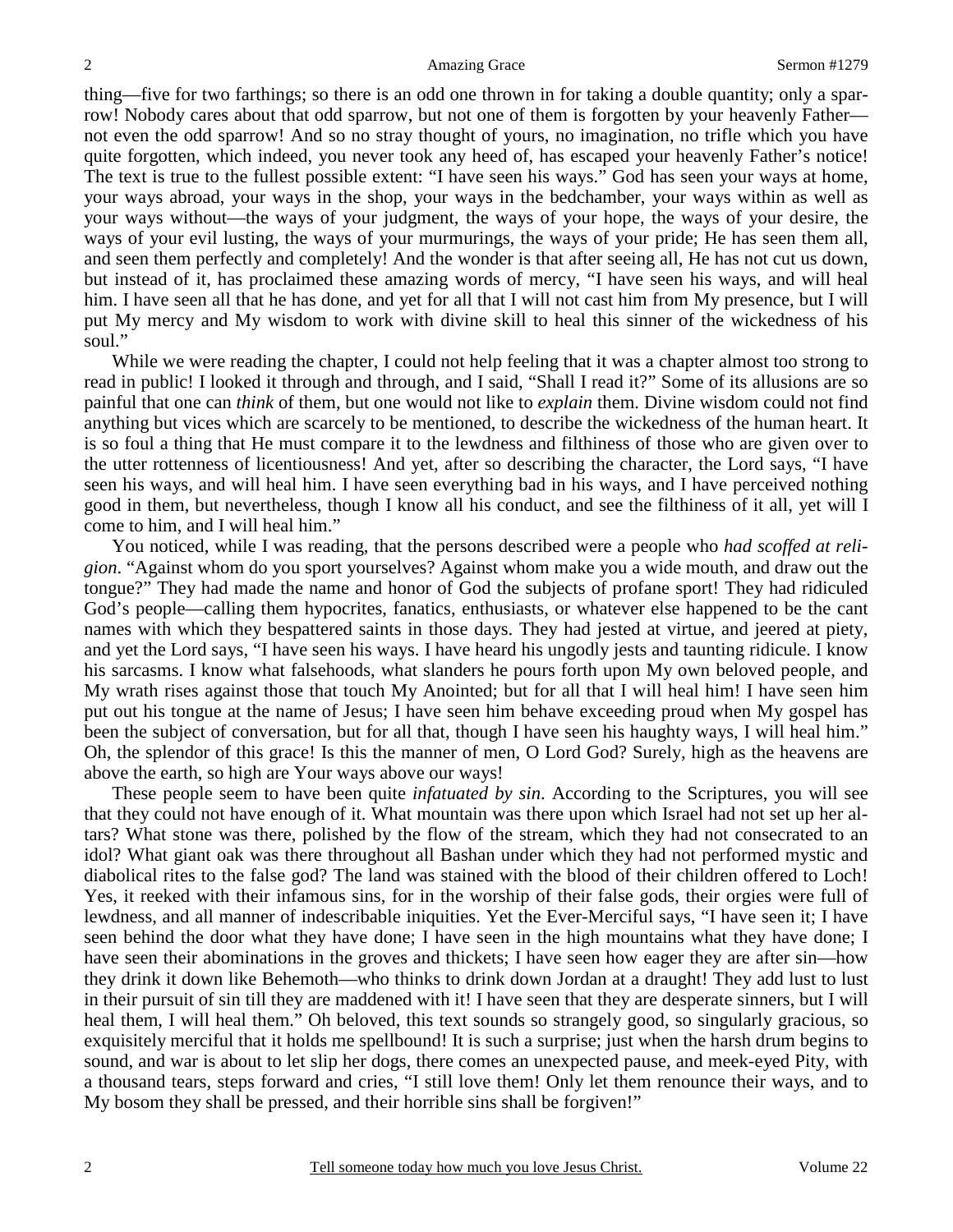There is one expression I must dwell upon, because it is so remarkable. I should never have dared to use it if Inspiration had not employed it. It is that expression in verse nine, where the Lord says, "You did debase yourself even unto hell"—*even unto hell!* When a man debases himself as low as the swine trough, that is low enough, and there are many who do that. The drunk goes lower than the sow, for no sow would habitually intoxicate itself; few animals would even touch the defiling concoction! We talk of a man's being like a beast, but the beasts are hardly done by when we compare drunks with them! Men sink below the mere animal because being capable of so much higher things; they make a more terrible descent when they yield themselves up to their baser appetites. Alas, there are vices of human nature from which the cattle of the field are exempt—man has debased himself below the creature over which he has received dominion! The prophet says, "They debase themselves even unto hell." I say a man does that when he defies his Maker, and blasphemes his Savior; when after every other word he uses an oath, and lards his conversation with profane expressions as some do. What good can there be in such wanton wickedness? What is to be gained by it? I suppose the devil himself is not such a blasphemer as some people are whom we have the misery to hear, even in our streets, as we walk along. I suppose Satan has some method in his profanity, but they use it in mere lack of other words! Men sink to the level of the devil when they are unkind to their aged parents, or on the other hand, unnatural to their own offspring. What shall I say of the abominable cruelty of some men to their wives? I believe that if the devil had a wife, he would not treat her as many working men treat their wives. Creatures called *men* are frequently brought up before our police courts, and the charges proved against them make us altogether disgusted with human nature! Would the fierce lion, the savage tiger, or the wild boar treat his mate so evilly? O how many are thus debased unto hell! Yet, yet, should this reach the ear of anyone who has thus debased himself, let him listen to this—"I have seen his ways, I have seen him debase himself even unto hell; yet will I heal him, and lead him, and restore comforts unto him."

"Why," says one, "that seems too good to be true!" It does, and if you were dealing with men, it *would* be too good to be true; but you are dealing with One of whom it is written, "Who is a God like unto You, passing by transgression, iniquity, and sin?" And, "for all manner of sin and of blasphemy shall be forgiven unto men." And, "the blood of Jesus Christ, His Son, cleanses us from all sin." I say once more, I do not know how to put this declaration of grace into words forcible enough! I stand astonished! I am not here to explain it, for I *cannot* explain it! I am here to set it forth, but I cannot even do that! It does so amaze me that God's electing love should cast its eye upon the very vilest of the vile, and then that He should say, "I have seen him; I know what he has done; I understand it all, and yet I mean to save him, and save him, I will." Heaven itself shall be amazed that ever such a wretch was saved! And hell itself shall tremble in its lowest deeps while it sees against what a gracious God it has dared to offend!

But I must proceed to notice, next, that God had not only seen their ways in the sense of omniscience, but He had *inspected their ways in the sense of judgment*. He says, "I was angry, and I hid Myself." O sinners, do not think because tonight we come to preach free grace and dying love to you, and proclaim full pardon through the blood of Jesus, that therefore God winks at sin! No, He is a wrathful God, and will by no means spare the guilty! As surely as fire consumes the stubble, so does His wrath burn against wickedness! And He will utterly destroy it from off the face of the earth, for "God is angry with the wicked every day." Do not think that when these sinners of old worshipped idols, the Lord was careless as to what they did; do not imagine that when they thrust out the tongue and mocked Him, He was indifferent and sat still as if He had been made of stone; far from it! It provoked His holy mind, for He cannot look upon iniquity, neither shall evil dwell with Him; He is as a consuming fire against evil, and will by no means tolerate it! And yet—and yet—He whom the angels call, "Holy, holy, holy, Lord God of Sabaoth"—the jealous God, the God who revenges, and is furious against sin—even He has said, "I have seen his ways, and will heal him." Ah, if it were a matter of indifference to Him—if God were hardened so that He did not care about sin as some men are, or if He were only half-sensitive to sin as *we* are, I could understand His forgiving sin; but when I remember that sin, as it were, touches the apple of His eye, and moves His heart, and vexes His Spirit, then I am amazed that in the same moment in which He denounces sin, He looks on the sinner, and says with tears of pity, "I have seen his ways, and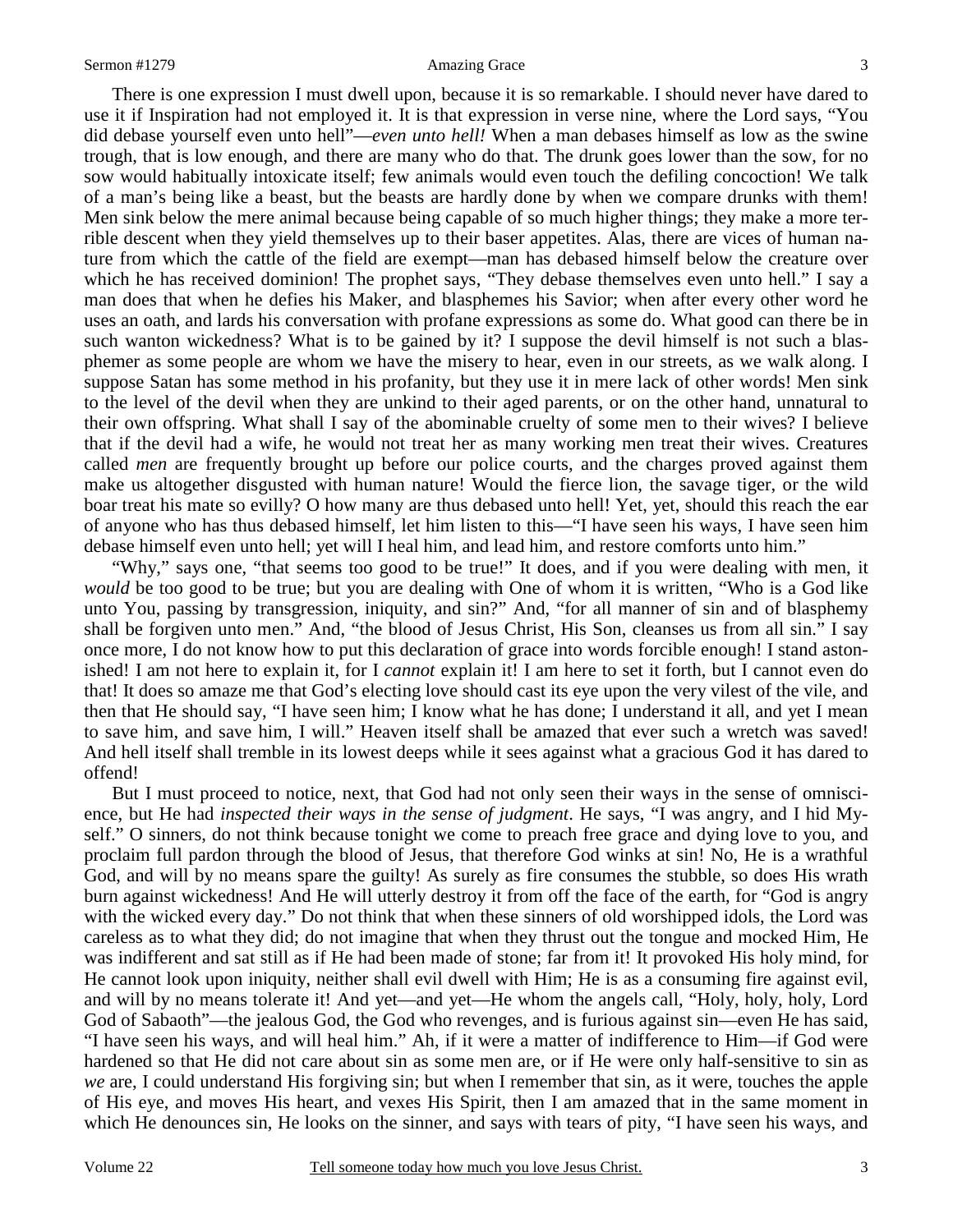will heal him. He is My child though he has played the prodigal; I hate his harlotry, and the riotous living with which he has wasted his estate and Mine; I hate the swine trough, and the citizens of the far-off country, but My child, My child, I love him still! And when he comes back to Me, I will receive him with a kiss, and I will say, 'Bring forth the best robe, and put it on him; put a ring on his hand, and shoes on his feet, and let us eat and be merry, for this, My son which was dead, is alive again! He that was lost is found.'" I cannot trust myself to speak on this Godlike miracle of His love—it is very wonderful to me, and deeply touches my heart.

Yet once more on this point: it was not only that God had seen and observed the rebel, and had judged the evil of his sin, but *the Lord had tested him!* If you read the chapter through you will see that God says that He had attempted to reclaim him by chastisements. He says, "For the iniquity of his covetousness was I angry and smote him; I hid Myself and was angry, and he went on stubbornly in the way of his heart." You see, then, that the Lord *tested* the man; He said to Himself, "Perhaps he does not feel the evil of sin; I will make him smart. These people have worshipped false gods; I will send a famine; I will send a pestilence. I will give them over into the hand of their enemies, and then perhaps they will repent." And so God did this to Israel, and the nation was brought very low. But what was the result? Did they turn under the chastening rod, and confess their sin? Did they humble themselves before God? No! He says of the *nation,* "He went on stubbornly in the way of his heart."

How often it happens that when the Lord commences a work of grace on men, He begins with some terrible judgment, laying them low that He may lift them up in due time; but how often these visitations end in disappointment! The man is sick—he lays suffering on the brink of eternity; he makes promises of reformation, but what happens when he recovers? Why, he forgets it all, and is if anything worse than before! Or the man is brought low by his sin, even to beggary. How often have I seen this! There is a man of respectable parents shivering in his rags; but when he is in his poverty does he turn from his vices? No, he whines about his follies when he asks for a little help, and when he gets it, he spends the charity on drink, and continues as degraded as ever he was! Worse and worse is the way of the wicked even though their sorrows are multiplied. Ah, my friends, all the afflictions in the world, apart from the grace of God, will only harden men! When the Lord in His mercy sends sharp providences to stir men up in their nests, and make them feel that sin is an evil thing, the general result of it—no, the *constant* result of it apart from divine grace—is that the man continues in his sin just the same as before, or only flies from one form of it to another! He is wounded by the goad, but he does not yield; he kicks against the pricks; he thinks that God has treated him very harshly; he drives himself farther off from God, and runs into despair! He says there is no hope, and therefore he may as well live as he likes—he may as well be hung for a sheep as for a lamb! And so he plunges deeper and deeper into rebellion. Yet notice the grace of our text, and be again astonished! This person had been chastened in vain, and even hardened by affliction, and yet God says, "I have seen his ways; I have seen how he grows worse and worse; I have seen how he hardens his neck; I have seen what a brazen forehead he has, and what a neck of iron he dares to lift up against Me. I have seen it all, but thus *my eternal purpose runs*—I will heal him, I will do it. I will let the entire world see that grace is stronger than sin, and My everlasting mercy is not to be cut short, even by infamous transgressions." Oh, the depths of divine love; truly it is past finding out!

 Now, before I go to the second part of the subject, I must say this. I am not now speaking of cases which happen now and then; neither am I talking about men that lived years ago, like John Newton, the African blasphemer, or John Bunyan, the village rebel. No, I am talking about a great many *here* before me, and to a great extent I am talking about *myself*. I know that in me there was nothing that could have caught the eyes of God to merit His regard. I know that if I were not permitted to indulge in grosser vices, yet I went as far as I could—but would have gone infinitely farther if it had not been for His restraining grace. And in my case I feel that it is as much the free sovereign undeserved mercy of God that I am, this night, saved, as that the poor thief, when dying on the cross, received the promise, "Today shall you be with Me in paradise." In every case, whether we have been moral or immoral, salvation is altogether a matter of pure favor! And in every case God has virtually said of us, "I have seen his ways; I cannot see anything good in him; I see only what I abhor, but I will heal him." The tears may well stand in our eyes as we think of this; I am sure they do in mine. A poor half-witted man was asked by his minister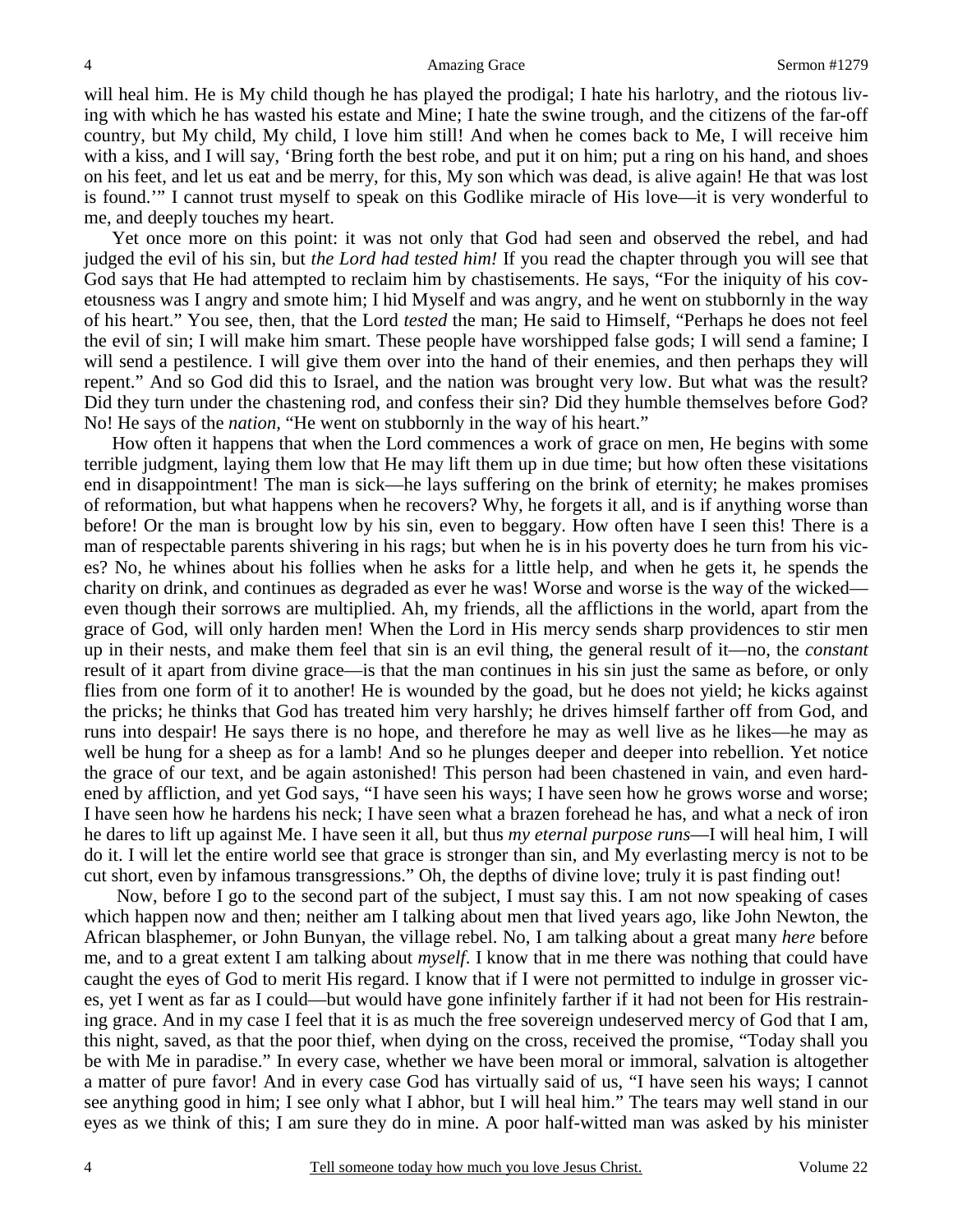how he came to be saved, and he said, "It was between me and God; God did His part, and I did the other." "Well," said the minister, "what part did you do?" The answer was, "God saved me, *and I stood in His way.*" That is the part, I must confess, in which I was most conspicuous; I was very stubborn and willful, and put from me the invitations of the Lord's love. I willed to remain a rebel, but He would not have it so; did I not resist His Spirit? Did I not put from me His gospel? Did I not resolve to abide in my self-righteousness, and continue as I was? Yes, but He would not allow it to be so, and at last I was compelled to cry, "I yield to the all-conquering grace of God, and bless the hand that sweetly bows me to its mighty sway!"

**II.** Now we will turn to the second part of our discourse, and pause for a while to let you relieve yourselves with a cough.

Notwithstanding all that we have said, THE CHOSEN SINNER IS THE OBJECTIVE OF DIVINE MERCY TO AN EXTRAORDINARY DEGREE. Thus says the Lord, "I have seen his ways, and will heal him: I will also lead him, and restore comforts unto him and to his mourners." Notice how God speaks; observe the tone and spirit of His declaration. "I will," says He! "I will, I will, I will." Now, "I will" and "I shall" are for a king. No, in the highest sense they are only becoming when used by God Himself! It is not for you and me to say, "I will"; we shall speak more wisely if we declare that we will if we can; we will if—but God needs no "ifs." "I have seen his ways," He says. "I know what a rebel he is, but I will heal him; I know how sick he is, for from the crown of his head to the sole of his feet nothing but bruises and putrefying sores are to be seen, but I will heal him." He speaks like a God*—"I will."* There is no condition expressed, and there is no "perhaps," or "but," because there is no condition! He does not say, *"If he* will." No, when God says, "I will," man will *be made willing;* be sure of that! He does not say "I will, if man will do a part of it." No, but "I will." But suppose that *man would not?* That is not to be supposed! The Lord knows how, without violating the human will, (which He never does), to so influence the heart that the man, with full consent against his *former* will, yields to the Will of God, and is made willing in the day of God's power! I always like to think, as I am preaching here, "Now, whether or not there will be anybody saved by the gospel I preach does not depend upon whether they have come up here willing or unwilling, for the Lord has said, "My people shall be willing in the day of My power." There is a higher power than the human will, whatever power there may be in that*,*  and neither do I wish to deny the fact. But there is a *higher* power than the will of man, else man would be God, and the *will of man* would be omnipotence. The Lord knows how, by sacred arts of wondrous grace, to make the stout free will of man yield itself to the perfect free will of God! And thus He takes the sinner captive, and leads him in triumph to the feet of Christ! Glory be to God for this; if the salvation of men depended upon their being willing, and no prevenient grace ever came to unwilling sinners, there is not one soul in all our race that ever would be saved, for we err and stray from God's ways like lost sheep! And if God waited till *we* came to Him of ourselves, He would wait in vain forever! No, the Good Shepherd goes after the sheep—follows it, tracks it, seizes it, throws it on His shoulders, and carries it home rejoicing! We, tonight, bless that mighty grace which did not stop for *us* to seek it, but sought us! It was like the dew which waits not for men, neither tarries for the sons of men, but comes in all its blessed cheering influences, and makes the earth glad! Oh, mighty grace of God, come in that way tonight to this crowd of poor sinners without "ifs," "buts," or conditions!

Now, notice that this was the only good thing that could be done with Israel. There were two courses possible. Here is Israel bent on sin—here is God angry with that sin, and hating it with all His heart. Israel can be destroyed—that is one thing, and it is an easy matter; the Lord has only to call flood, fire, famine, fever or war to sweep the nation away. But then He is full of love, and judgment is His strange work. What is to be done? He must either mend them or end them—one of the two! He cannot let them go on as they are! Which shall it be, destruction or salvation? He looks at them and says, "I will heal them. That is what I will do with them; I cannot endure that they should act as they do; I will therefore set to work upon them as a physician does upon a sick patient. Though the case would be quite hopeless unless I were omnipotent, I will bring my omnipotent love to bear on this foul, leprous, rotting, loathsome sinner, and I will make him clean, pure, and lovely. I will heal him; I cannot leave him in My universe as he is, for he spreads infection all around. He defiles My sanctuary, he profanes My Sabbaths, he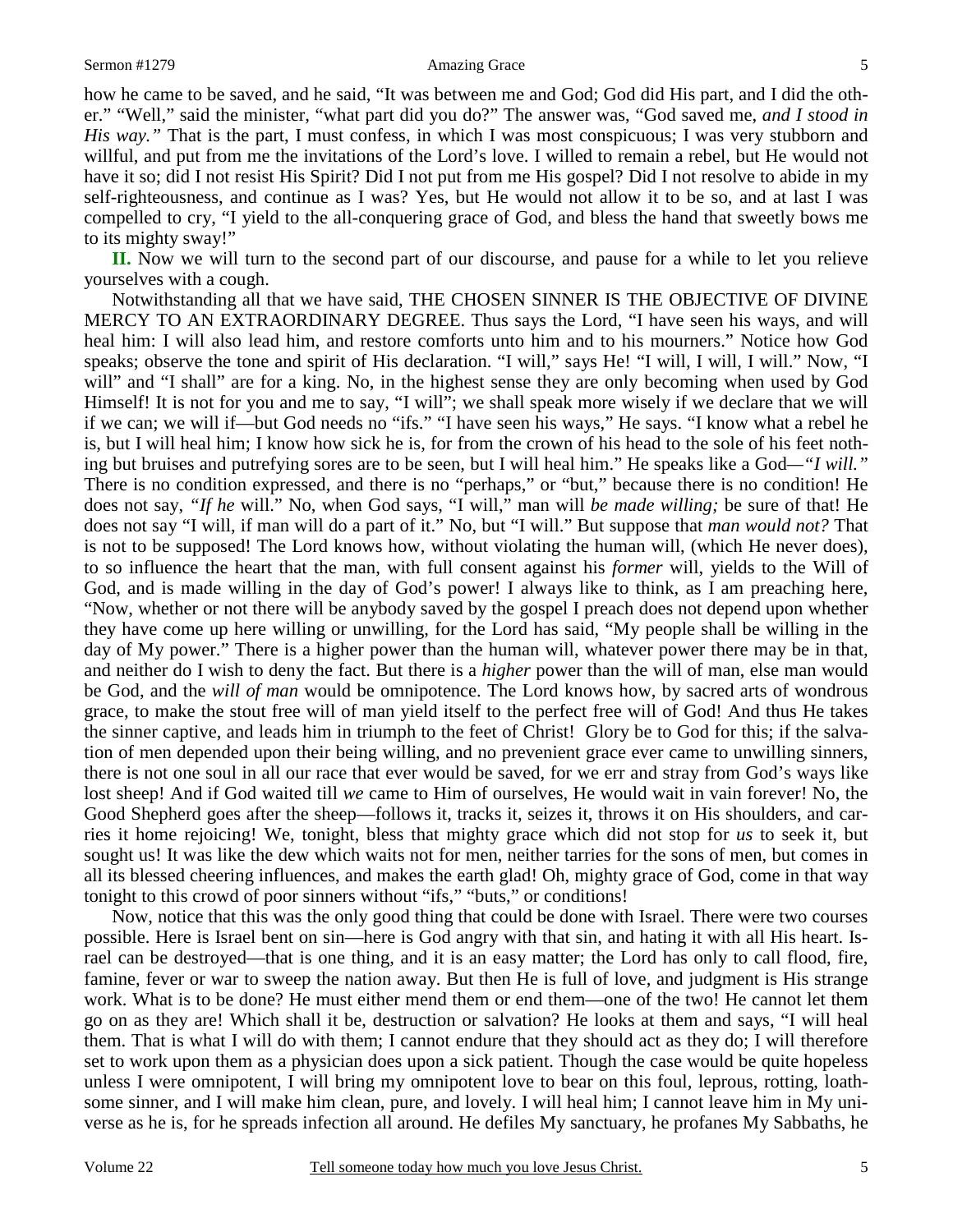pollutes the very air he breathes! He must not be allowed to go on in this way. What must I do with him? I will not destroy him, but I will *heal him."* Oh, the wonder of divine mercy that ever the Lord should say that!

But do you not know that this is just the spirit which the Lord Jesus creates in the heart of His really consecrated servants towards the wicked and the fallen? Here they are in this world—we cannot put them out of it, and we wouldn't if we could; we are very sorry whenever the majesty of Law requires the destruction of a single guilty life. What are we to do with the criminal classes—with depraved men and fallen women? What are we to do with cannibals and heathens? In God's name we must cure them with the blessed medicine which has cured us! Think of John Williams. He hears of Erromanga; what is there in Erromanga to induce John Williams to go there? Are they a hopeful sort of people? No, they are hideous *cannibals*—they devour men! Will they receive Mr. Williams if he lands? Will they listen to him with respect? Not they; the probabilities are that they will lift the war club, and he will not escape with his life. What did that devoted missionary feel? "Those are the people that need me, and to those I will go beyond all others." And so he went, and Williams, in landing at Erromanga, and in dying there, is a feeble type of Jesus coming to an ungodly and graceless world! Not because there was anything *good* in it, but because there was *no good whatever*—not because they would welcome Him, but because they were so fallen that they would crucify Him! The sinfulness of man was his need of a Savior's coming, and for that very reason Jesus came! Did He not say, "I am not come to call the righteous, but sinners to repentance; I am come as a physician, and the physician has nothing to do with the healthy; his business lies with the sick, and I am come, therefore, to deal with sin-sick souls"? What a wondrous thing this is that God should look upon sin and say, "I see it all, and I hate it all, but nevertheless I mean to heal the sinner, and to lift him up from his degradation." May the Lord say that to you, dear hearer, if you are still dead in sin!

Now, notice how the Lord puts His hand to the work. He heals sin as a *disease*. He cannot look at it in any other light without destroying men. He says, "These creatures of Mine do not love Me; they must be diseased in their minds, so I will heal them. They see no loveliness in My Son; they must be blind, so I will open their eyes." Thus mercifully tracing our sin to its cause, the Lord manifests His grace and heals the maladies of our nature.

And, blessed be God, the disease that we suffer from is a disease which He knows all about, because the text says, "I have seen his ways." Oh sinner, you will not have to tell God the symptoms of your complaint—He has seen your ways! He has seen right through your heart, and there is no physician so able to deal with a patient as the man who knows the constitution of the patient, and knows his habits, and knows all his secret history! God knows all that, and because He knows it, it is a blessed thing that He—He, Himself—with that infinite knowledge says, "I will heal him." Who else but He would know enough to be able to heal a sinner of all the sin that lies concealed within him?

And God does in very deed heal sinners! I daresay you have heard the common talk in the world. They say, "These evangelical ministers preach salvation for sinners—what is this but *encouraging sin?"* The gentlemen who make the observation are generally not particularly sweet themselves, but we will say nothing about that, although it is an odd thing to hear accusations against the morality of the gospel from gentlemen whose own morality is not of the most delicate kind! Still, we have a better answer. Suppose we open a hospital; thank God there are many in London! Here is a fever hospital; do you hear people objecting, "Oh, you are *encouraging fever!"* The only qualification for admission to a fever hospital is for a person to have a fever! If they have the fever, they can come in. If it is a smallpox hospital, the only thing that is needed is that they shall have the smallpox, and they may freely enter. Why don't you cry that this free statement of gratuitous admission will encourage *contagious diseases?* Fools! You know better! You know that the hospital is the enemy of the disease, and men are received in sickness that they may be delivered from its power! And you know that it is the same with the gospel! We almost scorn to answer you, for you must be aware that to say that Jesus Christ is able to take the very vilest sinner and to save him is to promote *morality* in the best manner, not *immorality!* What is salvation? Do you think we mean by that, the saving people from going down to hell, and letting them live as they lived before? We never meant anything of the sort! We mean that Jesus Christ heals people of the dis-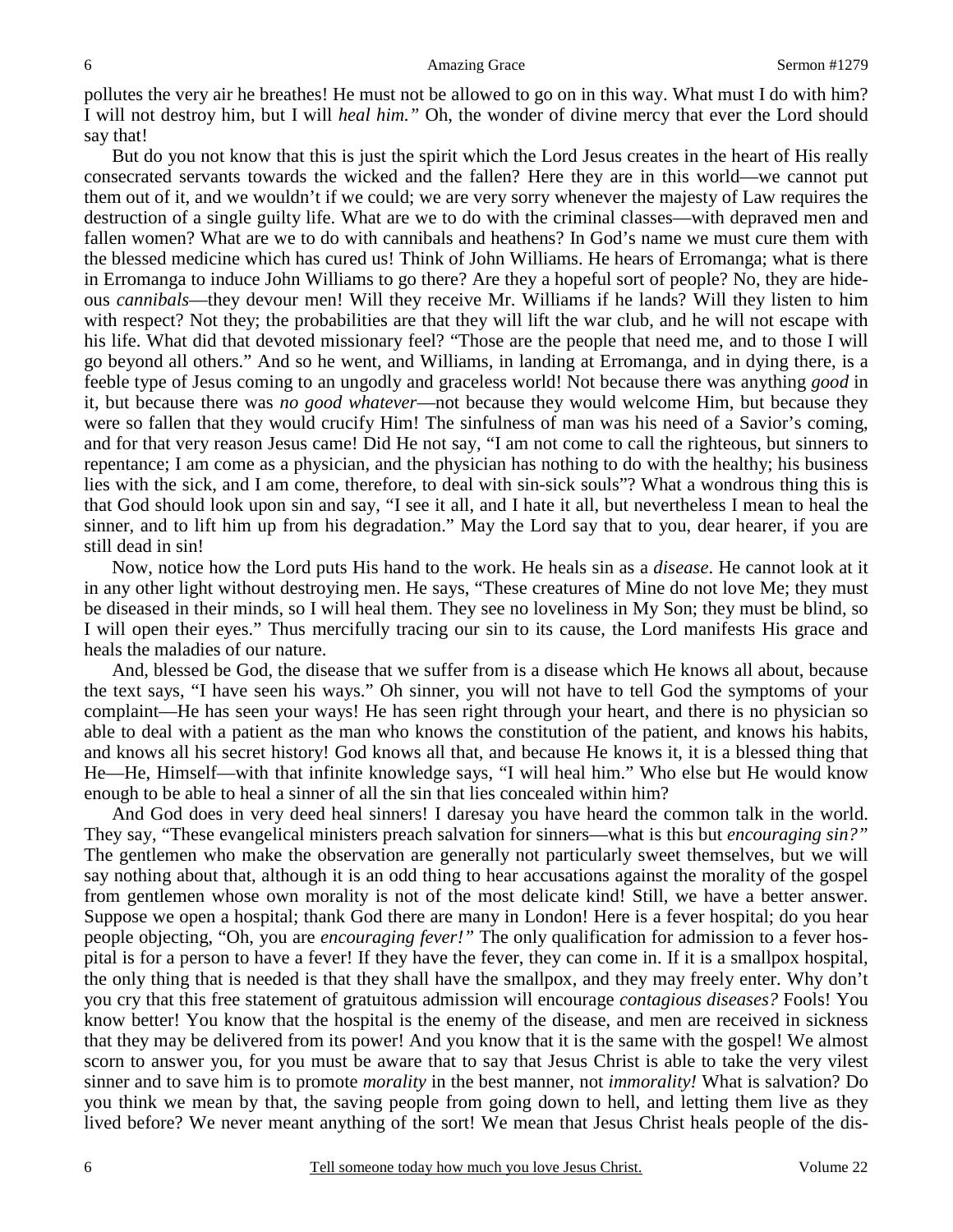### Sermon #1279 Amazing Grace

7

ease of sin, that is to say He takes the sin away, changes their mind, renews their heart, makes them hate the sin which once they loved, and leads them to seek after the holiness which once they despised! It is true He has opened a house for thieves, drunks, and harlots—and set the door wide open, and said, "Come and welcome!" But why has He done this? Why, the sinner who enters comes to be no more a drunk, to be no more a thief, to be no more unchaste—for this objective is the guilty one invited to come to Christ that he may have his heart renewed! He is not invited that he may have his putrid sores bound up and skinned over with some Madame Rachel stuff that may conceal the evil—but that the gangrene may be cut out, and the ulcer may be removed, and the dire cancer may be torn up by the roots! This is what the gospel is for, and Jesus Christ proclaims, tonight, by these lips of mine, that however guilty you may have been, if you desire to be healed from the plague of sin, He can and will heal you upon your believing on Him! He says, "I have seen his ways, and I will heal him." Come and welcome! Come and welcome, you guiltiest of the guilty! Oh, may His infinite mercy do more than invite you! May it *compel* you to come in according to that message of His at the royal supper, "Go you out into the highways and hedges, and *compel* them to come in that My house may be filled." May His infinite mercy compel you to come!

Then the text goes on to say, "*I will also lead him."* The poor soul of man, even when healed, does not know which way to go! There is not a more bewildered thing in this world than a poor sinner when he is first awakened! Have you ever gone with a candle into a barn where a number of birds have roosted? Have you disturbed them? Have you not seen how they dart here and there, and do not know which way to fly? The light confuses them! So it is when Christ comes to poor sinners; they do not know which way to go! They see a little, but the very light confuses them! Now, the loving Lord comes in and says, "I will also lead him." Oh, how sweetly does the Lord lead sinners, first to His dear Son, and bids them find in Him their all-in-all. Then He leads the sinner to the mercy seat, and He says, "Ask, and it shall be given you; seek and you shall find." Then He leads the sinner to that grand old book, the Bible, and He says, "Read there, and as you read it I will open it up to you; I will open your eyes to see its hidden treasures and wonders, and lead you into all My truth." "Come," He says, "I will lead you farther; I will lead you in your daily life; I will lead you as to how to act among the ungodly; yes, I will lead you in the paths of righteousness for My name's sake." Now, is not it very wonderful, that God should lead men who formerly would not be led, men who for years went their own way, and resisted all that His judgments and providences could do to turn them? "Yes," He says, "I will lead them." And it is amazing how readily men will be led when God's grace renews them! I have seen the stout-hearted man who used to revile Christ and His people become a babe in grace; the idea of ever going inside a place of worship, especially of a dissenting sort, would have put him in a temper! He would spit on the ground, and curse at the very mention of such a thing! And yet that man has become the most earnest of Christians—the very man to go out and bring in others, and he has loved Christ more than many who were born and bred in the midst of religion! The Lord can make a little child lead a lion, and can make the most obstinate rebel tender and sensitive beyond others.

I heard a man pray once at a prayer meeting, and he did shout and holler at such an awful rate that I did not enjoy his prayer a bit. A friend asked him, some time afterwards, whatever made him make such an awful noise in prayer. "Why" he said, "I have only been converted a very little time; I am the master of a vessel, and I used to storm and rage, and go on at the sailors, and now, when I get warm, I cannot help making a noise! I begin to shout and holler as I did before when I served the devil." When I heard this, I said, "Well, I hope he will go on with it." I love to see the same zeal manifested in the cause of God that a man is accustomed to use in other things when he is really warmed up! We often see people who have been most earnest *against* Christ become most earnest *for* Him. Look at Saul of Tarsus—you do not need a better instance; he is exceedingly mad against Christ, and nobody can stop him, till the Lord says, "I have seen his ways, and I will heal him." And what short work God made of Saul of Tarsus! Three days made a perfect cure of his eyes—but I do not suppose it took three minutes to do the essential part of the healing in his soul! He is as full of enmity to Christ as ever his heart can be, but in a *moment* the light shines, and he falls from his horse to the ground! And he hears the voice, "Saul, Saul, why do you persecute Me?" He answers, "Who are You, Lord?" And the answer is, "I am Jesus whom